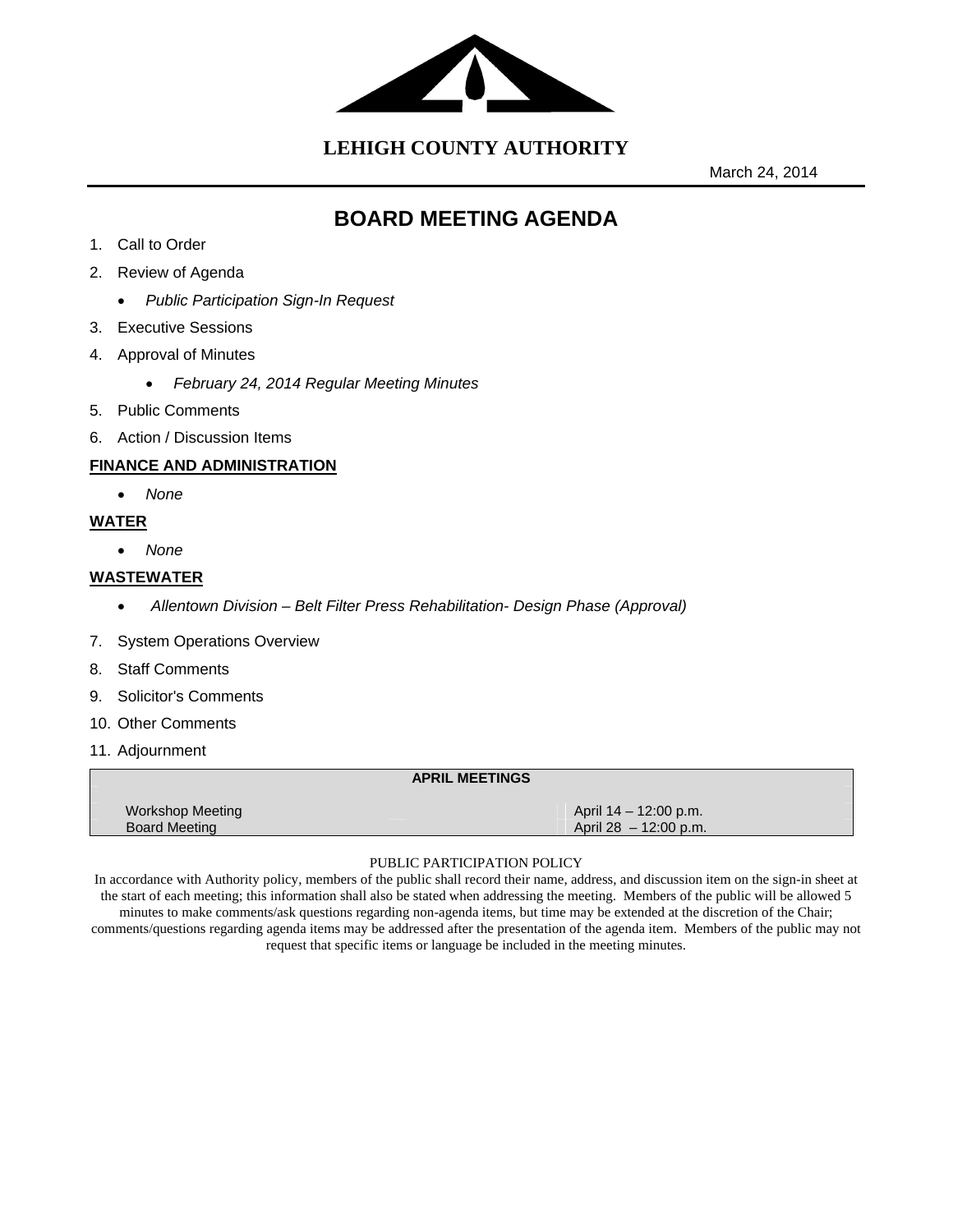# **FINANCE & ADMINISTRATION**

#### **ACTION ITEMS**

#### **1.** *None.*

#### **DISCUSSION ITEMS**

**1.** *None.* 

## **INFORMATION ITEMS**

## **1.** *Recently Purchased Investments – Certificates of Deposit (CDs)*

| Fund            | Bank                            | Location      | Gross<br>Amount | Date of<br>Purchase | Date<br>Due | Net Rate<br>% |
|-----------------|---------------------------------|---------------|-----------------|---------------------|-------------|---------------|
| LLRI CR         | <b>PSDLAF Collatoralized CD</b> |               | 400.000.00      | 2/25/2014           | 5/6/2014    | 0.10          |
| Cons Wtr (2)    | <b>PSDLAF Collatoralized CD</b> |               | 155,000,00      | 2/25/2014           | 5/6/2014    | 0.10          |
| Cons LL2 (314)  | <b>PSDLAF Collatoralized CD</b> |               | 245.000.00      | 2/25/2014           | 5/6/2014    | 0.10          |
| WW Capac        | <b>PSDLAF Collatoralized CD</b> |               | 600.000.00      | 2/25/2014           | 5/6/2014    | 0.10          |
| 2010 Wtr Cons A | <b>PSDLAF Flex Pool</b>         |               | 3.250.000.00    | 2/25/2014           | 5/6/2014    | 0.10          |
| Wtr R&R         | <b>PSDLAF Collatoralized CD</b> |               | 1.000.000.00    | 2/25/2014           | 5/6/2014    | 0.10          |
| WW Capac        | Keybank National Assn           | Cleveland, OH | 249.000.00      | 3/5/14              | 9/8/15      | 0.30          |
| WW Capac        | Ally Bank                       | Midvale, UT   | 200.000.00      | 3/12/14             | 9/14/15     | 0.30          |
| WW Capac        | Safra National Bank of NY       | New York, NY  | 249.000.00      | 3/13/14             | 9/14/15     | 0.30          |

Fund Descriptions for Investments:

| Little Lehigh Relief Interceptor Capital Reserves |
|---------------------------------------------------|
| Consildated Water (2)                             |
| Consolidated Little Lehigh Relieft Interceptor 2  |
| <b>Wastewater Capacity</b>                        |
| 2010 Wtr Construction - Series A                  |
| Renewal and Replacement                           |
|                                                   |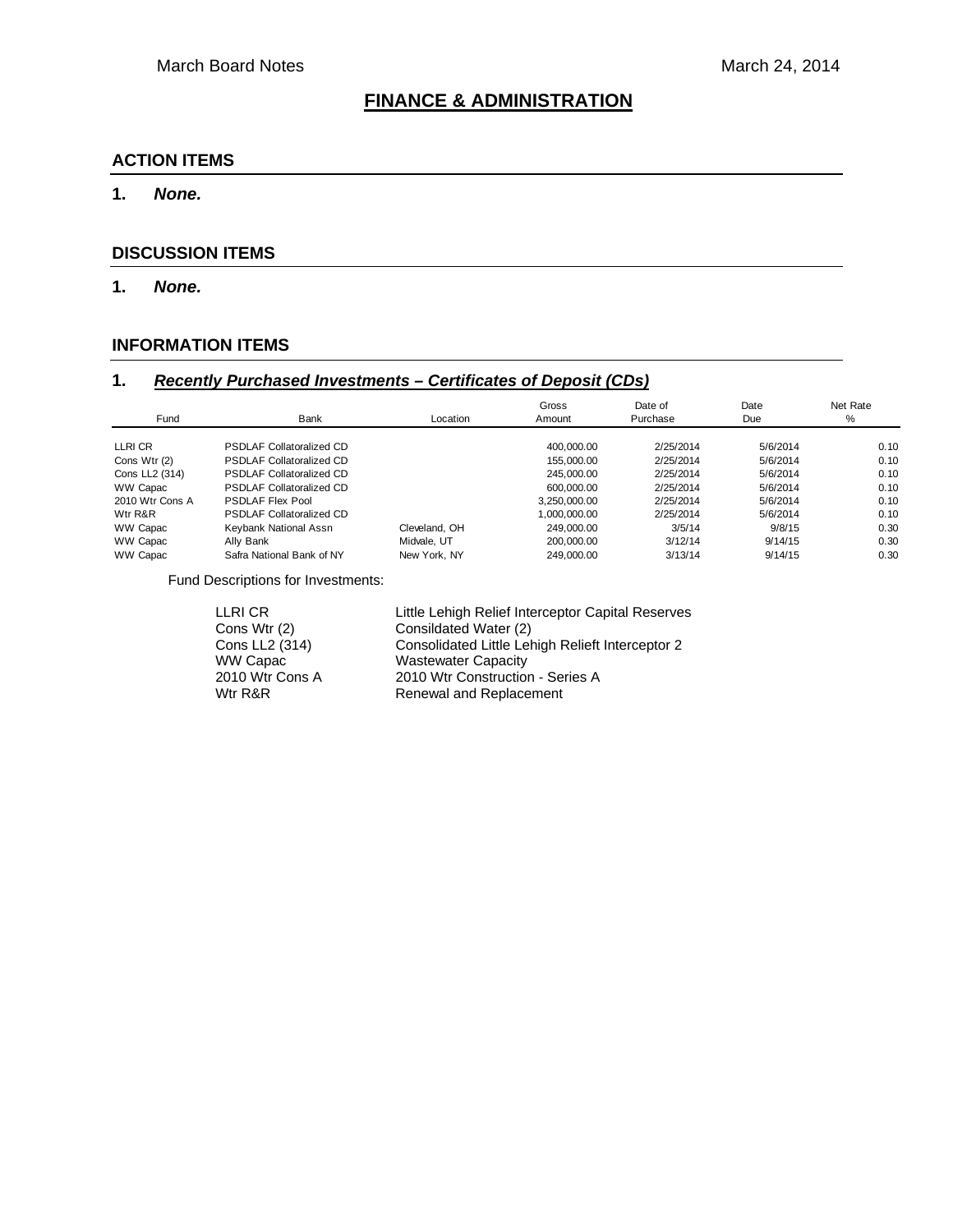## **WATER**

## **ACTION ITEMS**

#### **1.** *None.*

#### **DISCUSSION ITEMS**

**1.** *None.*

#### **INFORMATION ITEMS**

#### **1.** *Arcadia West Pumping Station Modifications*

The general contractor continues to submit shop drawings for review and approval. His schedule to install the equipment and piping in the station has slipped at least one month due to difficulty in releasing the high service pump shop drawings. The pump controller manufacturer has taken exception to certain specialty features that we are working to address. We have notified the contractor to take measures to expedite his work to make up for lost time. The 24" diameter disinfection piping was installed and must be tested and the tie-in made. Other upcoming work includes completing the well modifications, setting the fuel tank and installing fencing. The next progress meeting is scheduled for March 18<sup>th</sup>.

## **2.** *LCA Facilities Emergency Power Project*

Except for the LCA Office Operations Center, generators at all sites have been installed and are operable. The electrical contractor is currently working on the installation of the 500Kw generator and scheduling all necessary startups at the Office Operations Center, we expect this work be completed shortly. Delivery of the 100 KW generator for the Gary pump station in Buss Acres purchased by LCA through the Co-Stars program is expected in late March 2014.

#### **3.** *Allentown Division- Water Main Replacement Program*

City of Allentown has granted Conceptual Design approval of this Major Project. Preliminary meetings have taken place with Allentown Streets Department, PennDOT, UGI and other entities to introduce the program. 30% design has been completed and design comments have been received by our engineering consultant from both the LCA project team and the City of Allentown. Currently our engineering consultant is preparing both the plans and specifications for cycle 1 of this project to submit to the City of Allentown for their substantially complete design review and approval. This project will be funded by LCA.

## **4.** *Allentown Division- Coagulation Chemical Conversion*

In 2010, DEP approved the City to change the primary coagulant from Aluminum Sulfate (Alum) to Polyaluminum Chloride (PACL). This change has not been implemented due to change over in City personnel and the leasing of the City water system. A review of the proposals received in January for professional services to evaluate options for the implementation of this changeover indicated that a further refinement of project scope and associated costs is necessary before recommending an award. Revised proposals are due March 21, 2014. This project will be funded by LCA.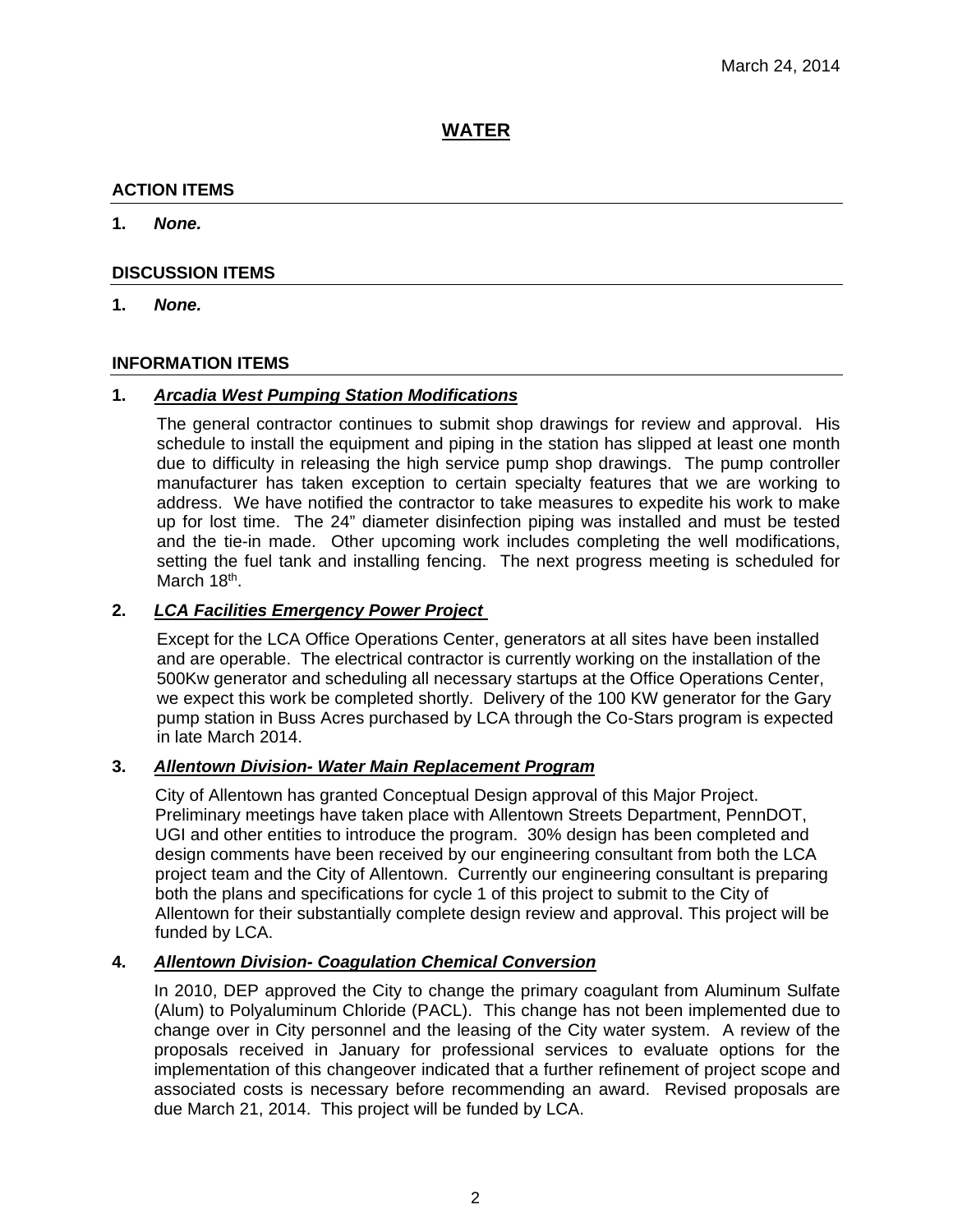### **5.** *Allentown Division- Schantz Spring Cl2 Booster Station*

Construction of a chlorine feed station at a midway point of the transmission main from Schantz Spring to the Water Filtration Plant to increase the reliability of the source. After 3-months, we finally met with Director of Parks regarding the proposed location of the facility because it is in City Park system. The Director maintains because the City has received grants from DCNR for the park system that he has to abide by their rules governing improvements/buildings that have a non-park function. A meeting will be scheduled in the near term with representatives of DCNR to discuss the issues. It may be necessary to acquire property or an easement that is not located in the park system to locate this facility on.

Alternative treatment options and improvements to the existing facilities are being considered and will be fully evaluated based on cost and feasibility. Backup power supply, more reliable chemical feed pumps, and full-time data recording are all being considered in an effort to reduce the potential for unchlorinated slugs of water in the future. This Project is identified as Un-Completed Work and will be funded by the City.

#### **6.** *Allentown Division- WFP Chemical Building Roof Replacement*

The Project includes modifications to the roof of WFP chemical storage area (i.e. installation of hatches), removal and replacement of (2) 8,000 gallon chemical storage tanks; and replacement of the 20-year old rubber membrane roof system. The project has been bid by the City and a contract has been awarded. Work is expected to start early spring. This project is identified as Un-Completed Work and will be funded by the City. Submittals are currently in the approval stage. The replacement chemical feed tanks have been ordered. Construction is expected to begin approximately 4/1/14. This Project is identified as Un-Completed Work and will be funded by the City.

#### **7.** *Developments*

Water system construction is occurring in the following developments:

Laurel Field, Phase 4A, 29 residential lots (sfa), UMT

Valley West Estates, Phases 4, 5 & 6, 46 residential lots (sfd), UMT

Water system plans are being reviewed for the following developments:

Above & Beyond (personal care facility), 2 commercial lots, UMT

Diocesan Pastoral Center, 2 commercial lots, 3 additional lots and residual lot for existing cemetery, LMT

Grant Street Townes, 18 residential lots (sfa), WashT

Hamilton Crossings, 2 commercial lots with 20 buildings having retail, financial, convenience and restaurant uses, LMT

Hickory Park Estates, 3 residential lots (sfd), UMT

Hillview Farms, 31 residential lots (sfd), LMT/SWT

Indian Creek Industrial Park, 6 commercial lots, UMilT, water and sewer

Lehigh Hills, 247 residential lots (sfa/sfd), UMT

Liberty at Mill Creek, 2 industrial lots, UMT

Morgan Hills, 40 residential lots (sfd), WeisT, water and sewer

North Whitehall Commercial Center (Walmart), 5 commercial lots, NWT, water and sewer

Route 100 Bypass & Cetronia Road Proposed Commercial Development, 1 commercial lot with 4 buildings having auto, convenience, financial and day care uses, UMT

Shepherd's Corner, 1 commercial lot, LMT

Spring Creek Properties Settlement Subdivision (formerly Spring Creek Properties Subdivision I), 16 commercial and industrial lots, LMT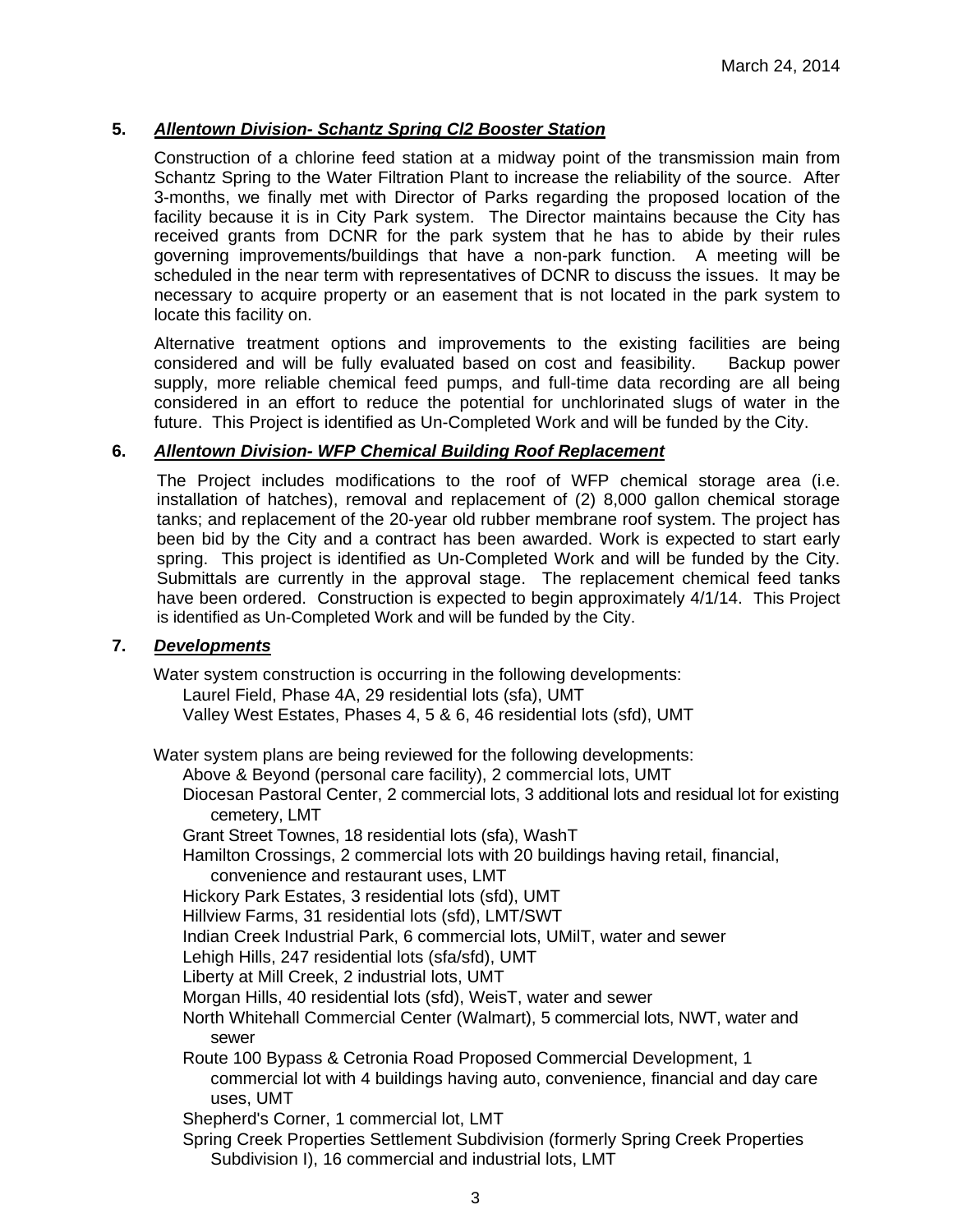Trexler Business Center, Lot 1, 1 commercial building, LMT Weilers Road Twins, 82 residential lots (sfa), UMT Woodmere Estates, 60 residential units (sfd), UMT Woodmont at Upper Macungie (formerly Rabenold Farms II), 288 apartment units and clubhouse, (Portion north of I-78), UMT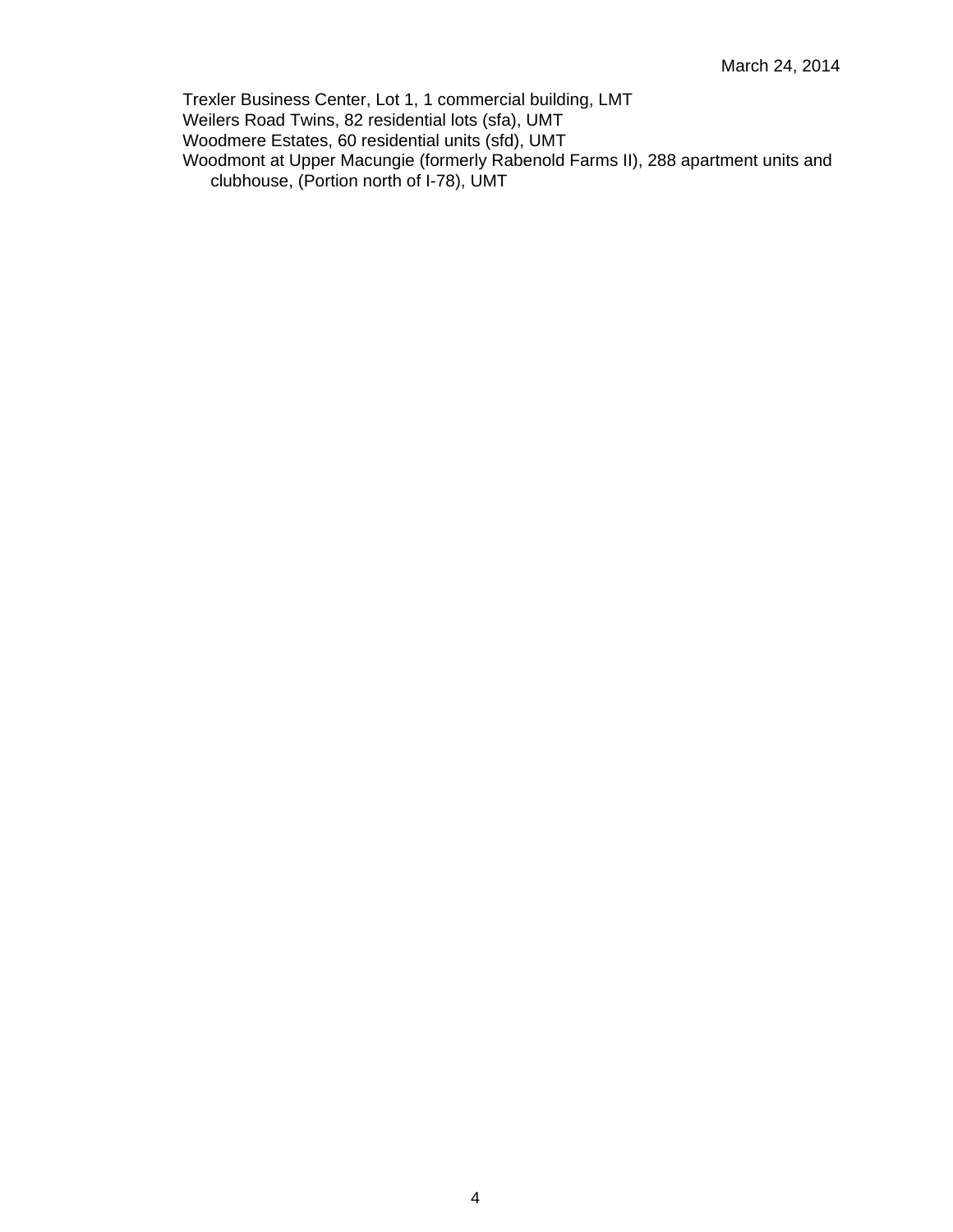## **WASTEWATER**

## **ACTION ITEMS**

## **1.** *Allentown Division – Belt Filter Press Rehabilitation- Design Phase (Approval)*

The Allentown Wastewater Plant has three belt presses that are used to dewater biological sludge in addition to chemical sludge from the water plant. All three presses are beyond their expected lifetimes. One press will be replaced by a remanufactured unit and the other two presses will be rehabilitated in-place. The remanufactured press has been ordered. Board approval for the Design Phase of this project is requested. Reference the attached Memorandum, Capital Project Authorization Amendment No. 1, and Professional Services Authorization *(green)*.

#### **DISCUSSION ITEMS**

**1.** *None.*

#### **INFORMATION ITEMS**

#### **1.** *Infiltration and Inflow (I&I) Program Update*

The following is work planned for 2014:

- Submission of reports to EPA and DEP.
- Rehab effectiveness metering in Phase 1 pipe lining project areas to determine the reduction in peak flows as a result of the rehab work.
- Phase 2 of Signatory pipe lining projects as determined by KCE.
- Rehab effectiveness metering in Phase 2 pipe lining project areas.
- WLI Manhole Inspections'
- Test and Seal project for branches of the WLI that were CCTVed in 2011 2012.
- Long term flow meters will continue on a limited basis. Two rain gauges and meters remain in the system.
- Alternative Modeling and feasibility analysis to evaluate the various alternatives to achieve the preliminary objectives. The alternatives will include various combinations of I & I elimination, storage and capacity increases.
- Preliminary Program Objectives Evaluation Report will be submitted to DEP by the end of 2014. This document will define the current system performance and assess what it will take to achieve the system preliminary objectives. The report will include a discussion of the investigation and evaluation work completed including flow evaluation, SSES prioritization, modeling, current and future level of service, current and future system sizing requirements, and will propose the Level of Control for system operation.
- The development of the Capital Improvements Plan is scheduled to begin by the end of the year. This will identify the rehab needs, replacement needs, expansion requirements, costs of improvements and schedule for implementation to achieve the program objectives. *No Current Activity.*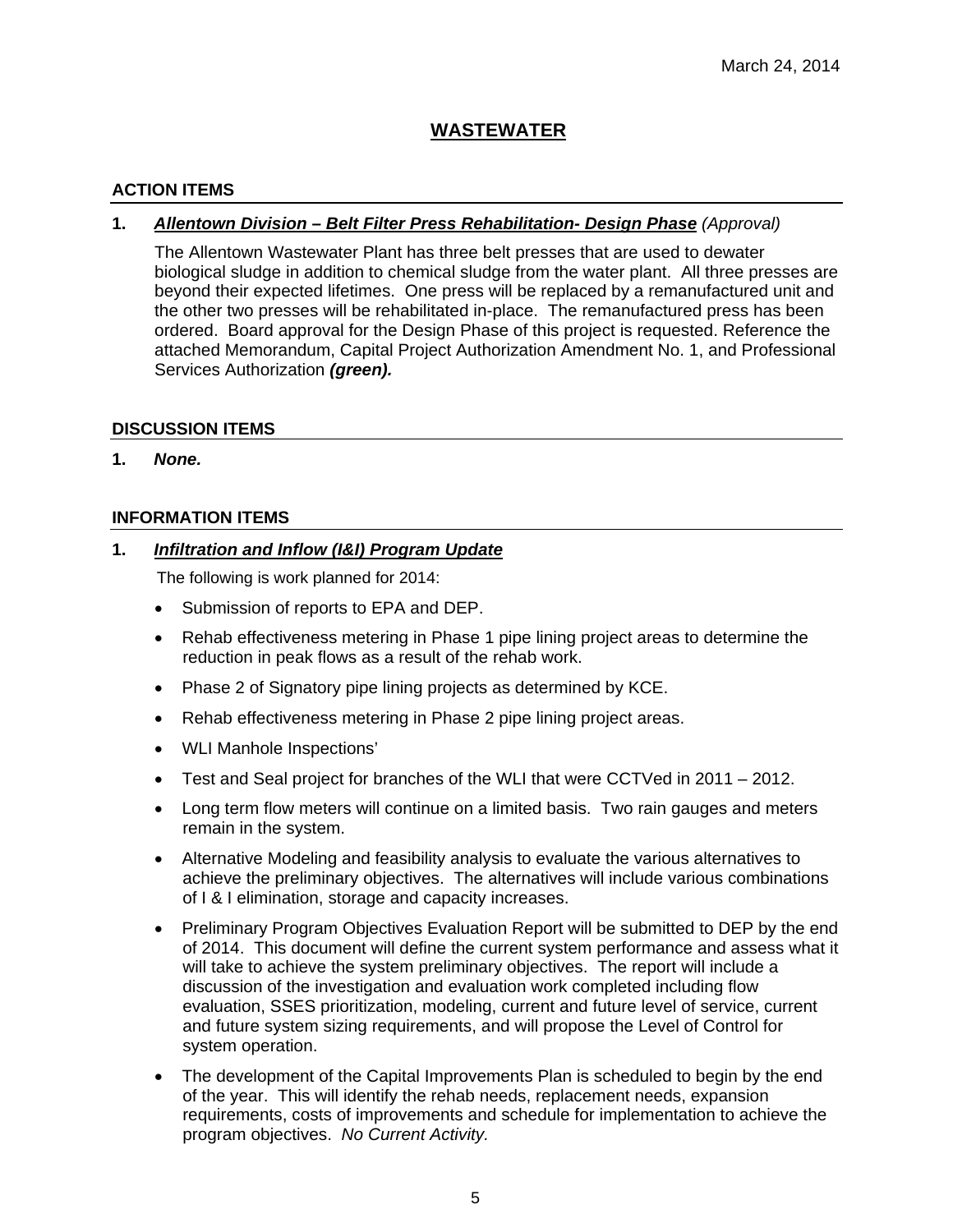- The LCA Engineering team met with the City Engineering team to discuss combining the LCA and City hydraulic models. It was agreed that the best technical approach to evaluating the entire City system is to work together on combining the models and performing the alternatives analysis together.
- The City and LCA hydraulic models have been combined by Arcadis. A meeting has been scheduled to discuss the combined model and to determine if additional flow monitoring is required to calibrate the models.

### **2.** *Wastewater Treatment Capacity*

The Memo of Understanding (MOU) regarding working together on a joint Act 537 Plan with the City was never executed with the City. The MOU was revised as a result of the Concession. The City revised the MOU and returned to LCA. We are in the process of continued negotiations.

A Stakeholder's Advisory Committee (SAC) Meeting will be scheduled for early 2014.

DEP has indicated that a Jordan Creek study must be submitted to DEP prior to the issuance of final effluent standards. If we want to avoid the study, then water quality standards would be imposed for effluent limitations. There is no work currently being done on the Jordan Creek discharge option.

A meeting was held with the DRBC to discuss updating the prospective effluent limits for the various alternatives. The model was refined and the grandfathered loads for Phosphorus and Ammonia have been updated based on the actual Kline's Island data. The new effluent limits have been developed and provided by the DRBC and are currently being reviewed by the LCA and City Engineering Team.

Effluent sampling is being performed on the Pretreatment Plant effluent to determine the make-up of the total dissolved solids (TDS). The high TDS in the effluent will require a reverse osmosis process to treat the TDS to acceptable levels.

A meeting has been scheduled with the DEP to discuss the land application option and to discuss the DRBC effluent limits that are expected to be provided within the week.

The City has provided future population projections to be utilized in the hydraulic model.

#### **3.** *Northern Lehigh Wastewater System*

The project is composed of the following:

#### *Wastewater Treatment Plant (on a 5-acre tract at KidsPeace)*

The North Whitehall Township (NWT) Board of Supervisors granted approval of the Conditional Use for the proposed WWTP. In late November 2012 the opposition, the Voice of the Jordan (Voice), appealed the NWT decision to Lehigh County Court of Common Pleas. On June 5, 2013 the Court ordered "that the decision of the NWT Board of Supervisors dated October 23, 2012 is hereby reaffirmed". On July 29, 2013 the Voice filed an appeal of the previous Court ruling to Commonwealth Court. Arguments in Harrisburg took place on December 11, 2013, a decision rendered by the Court on January 9, 2014 affirmed the lower Courts decision and Township approval. The Voice has filed a Petition with the Pennsylvania Supreme Court to hear the case. We are evaluating the timing of any legal action to request that the Court require the Voice to post a bond. *No Current Activity*

The total cost of the WTP including soft costs and KidsPeace acquisition costs is estimated at \$4.69 million*.*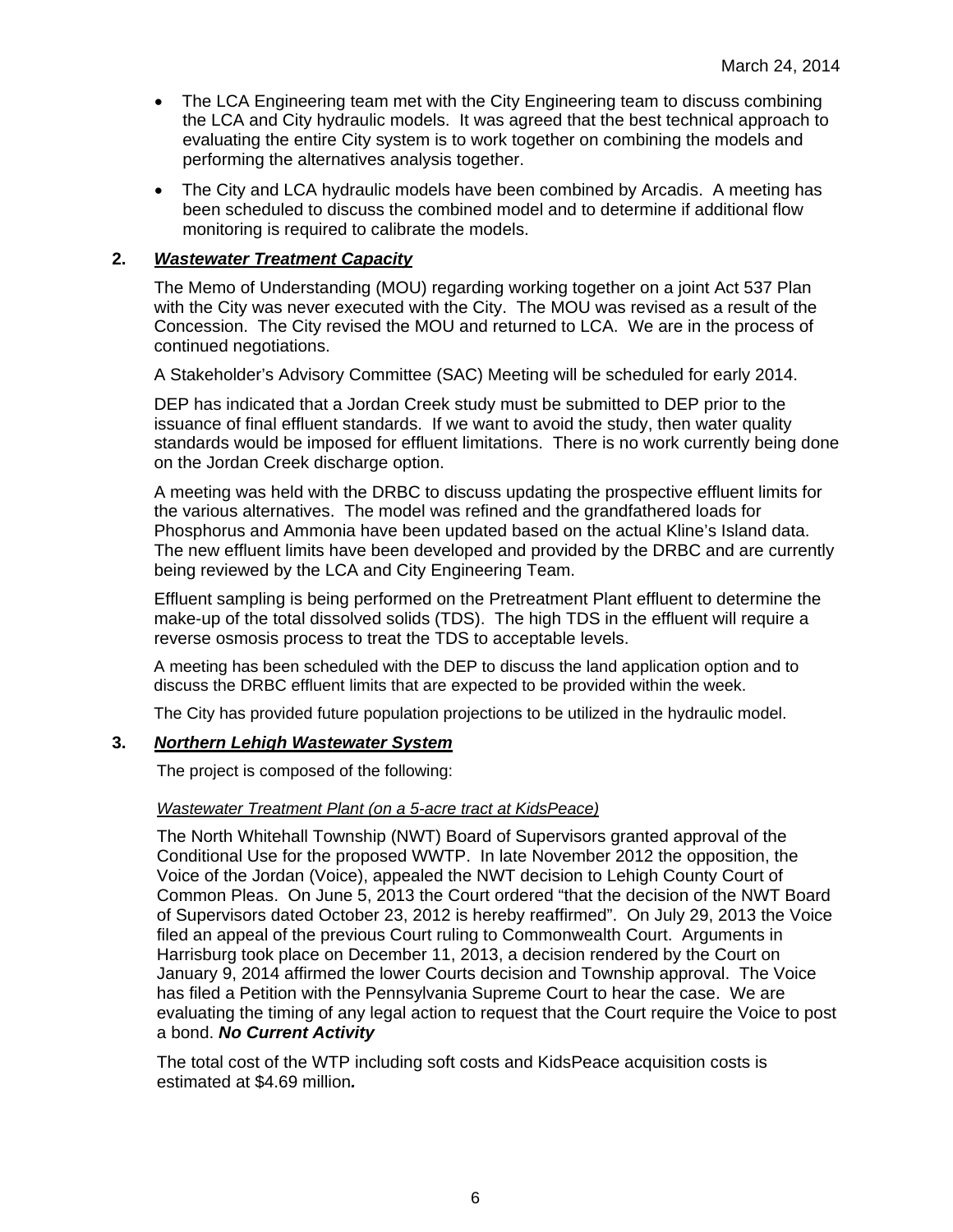### *Wal-Mart*

Wal-Mart has put the proposed store on-hold indefinitely. Wal-Mart was a key financial contributor to the offsite conveyance facilities, which includes gravity sewers, a pump station and force main to deliver the wastewater from their proposed development and other future wastewater customers to the proposed wastewater treatment facilities at the Kids Peace site. Cost-sharing negotiations are on hold. *No Current Activity.*

#### *Kids Peace Agreement*

A revised amendment to the Agreement has been sent to KidsPeace. It primarily focuses the financial impact on the Jordan Creek Wastewater system because of KidsPeace's sale of the 101 Acre parcel to Lehigh Carbon-Community College (LCCC). The 101 Acre parcel was an integral economic component for LCA in the 2006 Agreement. Kids Peace has filed for Chapter 11 Bankruptcy we are investigating how this may impact our Agreement. *No Current Activity*

#### *Act 537 Plan (Plan) Revision*

NWT continues to work on developing an alternate a solution for the wastewater treatment needs for a revised 1-5 year service area which would include a WTP located on the eastside of Route 309 that would discharge to the Coplay Creek. LCA met with NWT on November 21, 2013 to discuss the status of their efforts. NWT has requested that LCA work their engineer to obtain the information necessary to secure conceptual pricing for the WTP and to develop high level capital and operating cost estimates. *No Current Activity.*

## **4.** *Arcadia West WWTP Improvements*

Construction is complete at the site. Full startup date was January 10, 2014. Demolition of the old facilities should be completed in March. Commissioning of the plant has stretched out to about 60 days and continues to be challenging. Staff is working with the manufacturer to investigate and identify what is impacting the nitrifying bacteria growth, besides the bitterly cold temperatures.

## **5.** *Wynnewood Terrace Pump Station & Force Main Replacement*

Design work is complete and DEP has granted the permit. Staff is initiating an application to PENNVEST for construction funding. A planning consultation, with regulatory agencies, is scheduled for March 18. In addition, a NPDES construction storm water will be required which we expect to receive in three to four months.

## **6.** *Park Pump Station Improvements*

Fuel Tank Replacement – Staff has received and is reviewing the final specifications and plans for replacement of the fuel tank at the Park Pump Station. We expect to place the work to bid in late spring. *No Current Activity.* 

## **7.** *LCA WTP- Truck Waste Receiving Station*

#### *Truck Waste Receiving Station (TWRS):*

Construction is complete. Start-up of the facility took place on October 17, 2013. There are some minor punch list items. We expect full station operation by the end of March 2014 after the electric monitoring that is required for the PPL E Power program is complete. *No current activity* 

#### *Digester Mixer Replacements:*

The General contractor has completed the installation of mixers in the first digester and the digester is now operational. Although delayed by the extremely cold weather mixer installation in the  $2^{nd}$  digester is complete. Transfer of the contents and cleaning of the  $3^{rd}$  and final digester is scheduled to take place in early April. Assuming no major difficulty in cleaning the 3<sup>rd</sup> digester we expect the project will be completed in the 3rd quarter of 2014.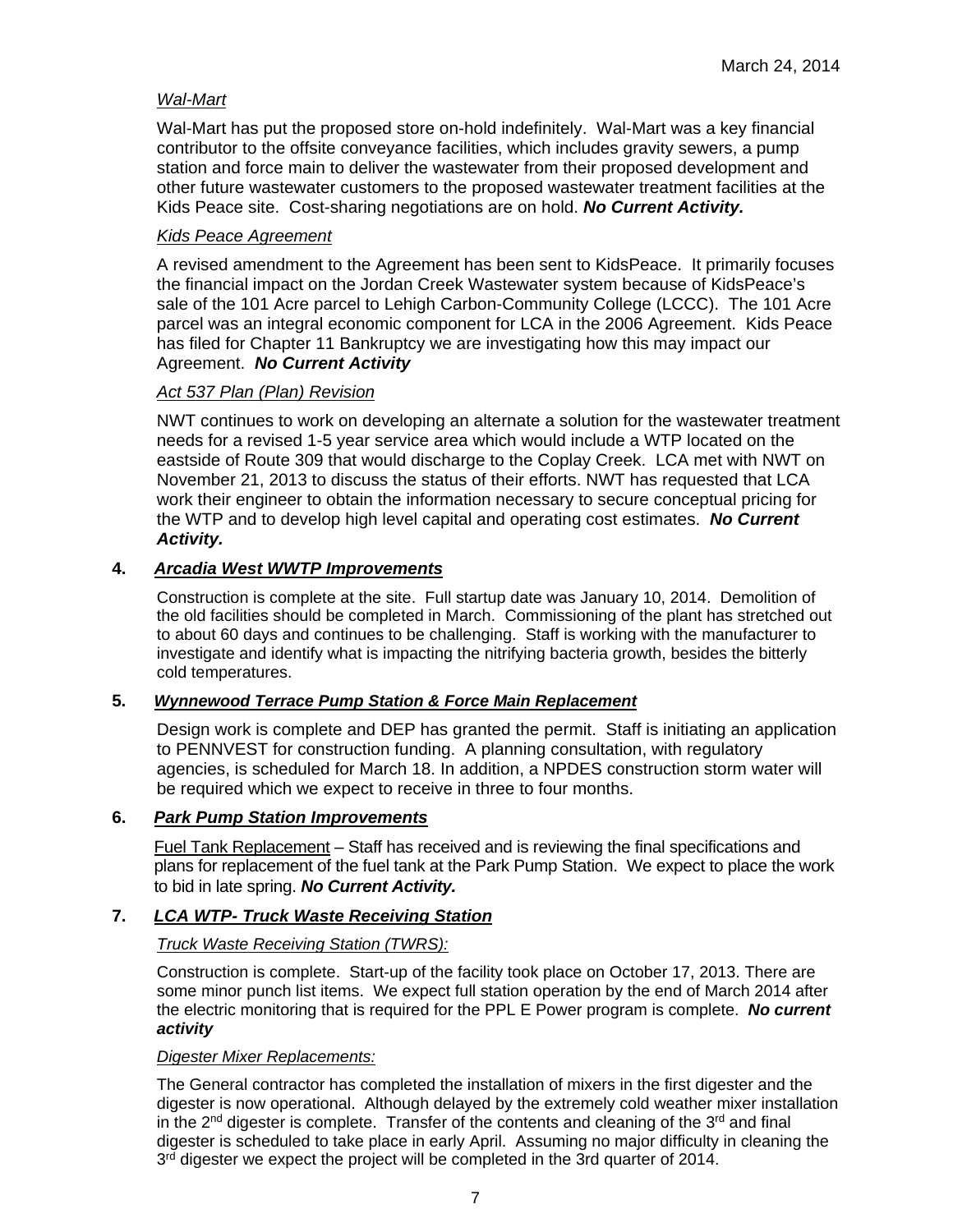### *PPL E-Power Customizable Energy Program:*

PPL has accepted the E-power applications for energy savings rebates and verification methodologies for both the Digester Mixer Replacements and Truck Waste Receiving Station (TWRS). Monitoring of the electric usage of the remaining old mixers has been completed. Monitoring devices on the High Purity Oxygen system have been installed with monitoring extending to the end of March 2014. *No current activity*

#### **8.** *Allentown Division- WWTP-New Bar Rack at Headworks*

The Project includes the replacement of the existing screen equipment with new coarse bar screens to minimize potential for jamming or mechanical malfunctions experienced by the existing screening equipment, resulting in discharges from Outfall 003 during high flow events. The project has been bid by the City and a contract in the amount of \$737,000 has been awarded to Blooming Glen Contractors. Given the long lead time for the equipment we expect the bulk of the work to start in June 2014 This Project is identified as Administrative Order / Un-Completed Work and will be funded by the City. Submittals are currently in the approval process.

#### **9.** *Allentown Division- WWTP-Replacement of Motor Control Centers*

This Project will replace five aged motor control centers that provide power on a 24/7 basis to various parts of the WWTP. The motor control centers are located in areas where they are exposed to corrosive wastewater gas and have deteriorated considerably. Because of their ages replacement parts are nearly impossible to find. This equipment is critical for the daily operation of the WWTP. The design of the electrical upgrade has been awarded to CDM and kickoff meeting for project was held 2-12-14. Design is currently in-progress.

## **10.** *Allentown Division- WWTP-Other Work*

## *PPL Combined Heat & Power (CH&P) Facility:*

In October the City of Allentown issued PPL Renewable Energy the building and electrical permits required for the construction of the new Combined Heat and Power (CH&P) facility at the Kline's Island WWTP. Since then Millennium Builders and Albarell Electric have mobilized and begun the construction of the infrastructure required to install the digester gas powered generator. To date the excavation for electrical duct banks and grounding wires has been completed. The project is projected to produce 50% of the electricity required to operate the wastewater plant from digester gas produced in the anaerobic digestion process. The terms of the contract assigned to LCA through the concession call for PPL to construct and maintain CH&P facility at no cost to LCA. LCA will provide the digester gas required to fuel the facility and will purchase the power produced at a discounted rate. In November, the electrical duct banks were completed and the pad for the generator was poured. During the month of December Millennium Builders and Albarell Electric continued to make significant progress on the construction of the new Combined Heat and Power (CH&P) facility at the Kline's Island WWTP. PPL believes that the facility will ready to begin testing the week of March 18, 2014.

#### *No.1 Intermediate Settling Tank Wire Failure*

The wiring powering No.1 Intermediate Settling Tank clarifier drive mechanism failed on December 25, 2013, cause of the failure appears to be poor workmanship during the 1999 plant upgrade of the treatment plant. Temporary power has been supplied to the equipment through the use of 480 V insulated power cord. The plant staff is working with Crowder Jr to restore permanent power, control, and alarm wiring to this equipment. Pushbutton start/stop station has been received; installation of new switch and wiring will be completed when weather is more favorable for working on an outdoor elevated tank. The plant staff began pulling new wire through the conduit on the tank's catwalk.

## **11.** *Lynn Township – WWTP Improvements, Phases 1 & 2*

A meeting was held on February 12, 2014 with DEP to review permitting issues that will need to be addressed. Gannett Fleming will revise the Water Quality Management (WQM) Part II package per DEP's request, including a description of current and future improvements, latest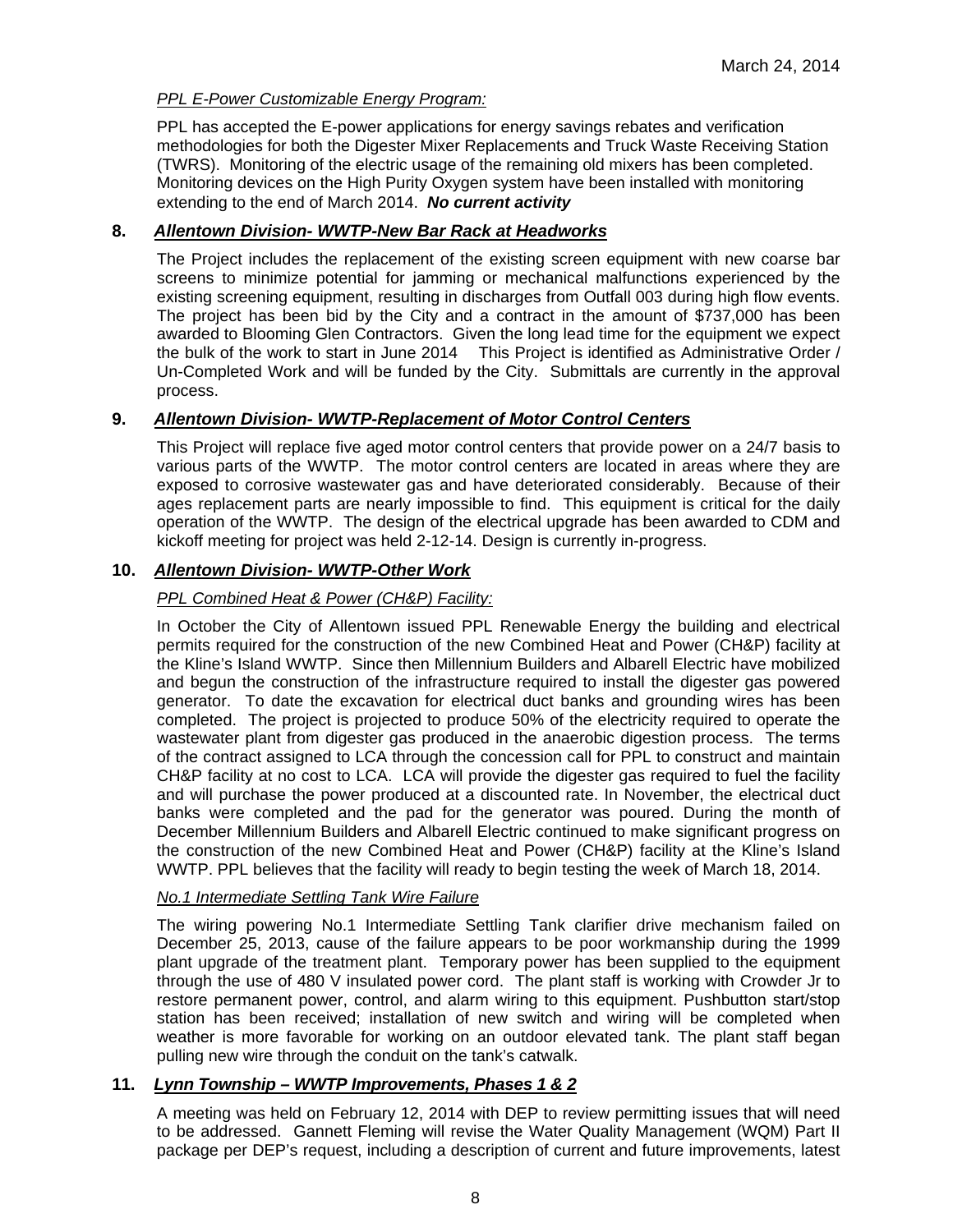flow data to substantiate the reduced peaking factors for the eventual biological expansion, I&I reduction efforts by LCA since the acquisition, updated modules of the equipment that is being included as part of the current project, and updated drawings and technical specifications for the current project. They will also verify current operations with plant staff. LCA attended the Lynn Township Board of Supervisors meeting on February  $27<sup>th</sup>$  and provided a system status report that addressed both operating and capital areas.

## **12.** *Allentown Division – Sanitary Sewer Evaluation Study (SSES)*

This project involves field investigatory work to identify sources of inflow and infiltration (I/I) in the City's sanitary sewer system located in the Primary and Secondary basins as identified in the WR&A report. The work will include closed circuit television (CCTV) inspection of approximately 102,000 linear feet of sanitary sewer mains ranging in size from 8 to 36 inches in diameter. The work will include the inspection of approximately 550 manholes and sewer piping point repairs, joint repairs, smoke testing, and heavy cleaning. The design phase of this project has been authorized administratively. The project is scheduled to be advertised for bid in the second half of March 2014 with an anticipated project completion date by the end of October 2014. This project is identified as Administrative Order / Un-Completed Work and will be funded by the City.

## **13.** *Allentown Division – Manhole Collars with Water Tight Frame and Covers*

This project involves, where applicable, installing a 5-foot diameter, three to four foot deep concrete collar around 100 aged brick manholes identified by previous City staff. This technique will be used to secure a new water tight frame and cover onto the manhole. Where vehicular accesses to the manholes are problematic, alternative solutions will be investigated to secure new water tight frame and covers. This work will eliminate the potential for inflow and infiltration (I/I) entering these manholes, this eliminating the potential for sanitary sewer overflows (SSO's) from these manholes. The City has directed LCA to bring the project to a bid ready stage, but not to bid unless authorized to do so by the City. A RFP has been issued for engineering consulting services and the project is anticipated to be bid ready by the end of May 2014. The project is identified as Administrative Order and will be funded by the City.

## **14.** *Allentown Division – Sanitary Sewer Manhole Lining*

This project will install a lining system in 50 aged brick manholes identified by previous City staff. This lining system will eliminate infiltration and will provide additional structural reinforcement to the manholes. The City has directed LCA to bring the project to a bid ready stage, but not to bid unless authorized to do so by the City. A RFP has been issued for engineering consulting services and proposals have been received. The project is anticipated to be bid ready by the end of April 2014. The project is identified as Administrative Order Work and will be funded by the City.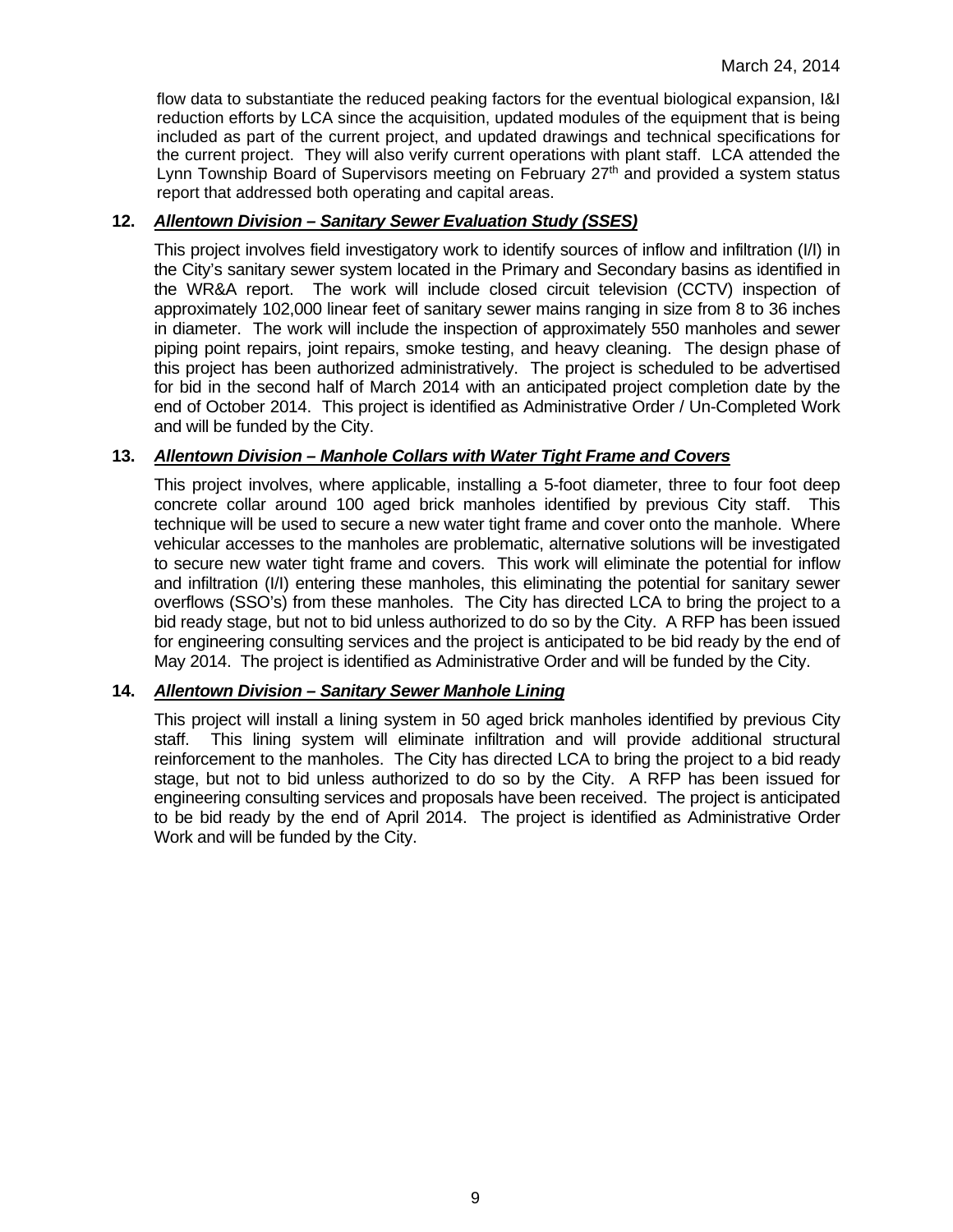# **MEMORANDUM**

**Date:** March 11, 2014

| To:          | <b>Authority Board</b>                                          |
|--------------|-----------------------------------------------------------------|
| <b>From:</b> | John Parsons, Frank Leist                                       |
| Subject:     | Allentown Wastewater Treatment Plant                            |
|              | Belt Filter Press Reconditioning and Replacement – Design Phase |

#### **MOTIONS / APPROVALS REQUESTED:**

| No.                    | Item                                                    | Amount   |
|------------------------|---------------------------------------------------------|----------|
|                        | Capital Project Authorization – Design Phase            | \$86,080 |
| $\mathfrak{D}(1), (2)$ | Professional Services Authorization – D'Huy Engineering | \$21,080 |

*(1) Included in the Capital Project Authorization.*

*(2) Does not include Construction Phase related engineering services.*

#### **PROJECT OVERVIEW:**

The Project includes the replacement or reconditioning of the three wastewater plant belt filter presses (BFP's) which have all reached the end of their useful lives. Having been installed approximately 30 years ago, all three BFP's have become highly corroded due to the nature of the local environment. The existing frame on BFP #1 is beyond repair and a fully factory remanufactured replacement unit is necessary. The condition of BFP's 2 & 3 will allow for reconditioning on-site.

The corrosive environment has also taken its toll on the belt press control cabinets and instrumentation. Two of the three existing control panels are beyond repair and are included for replacement as part of this project.

The installation of the remanufactured unit and the reconditioning in place of the remaining units and control panels will be publically bid.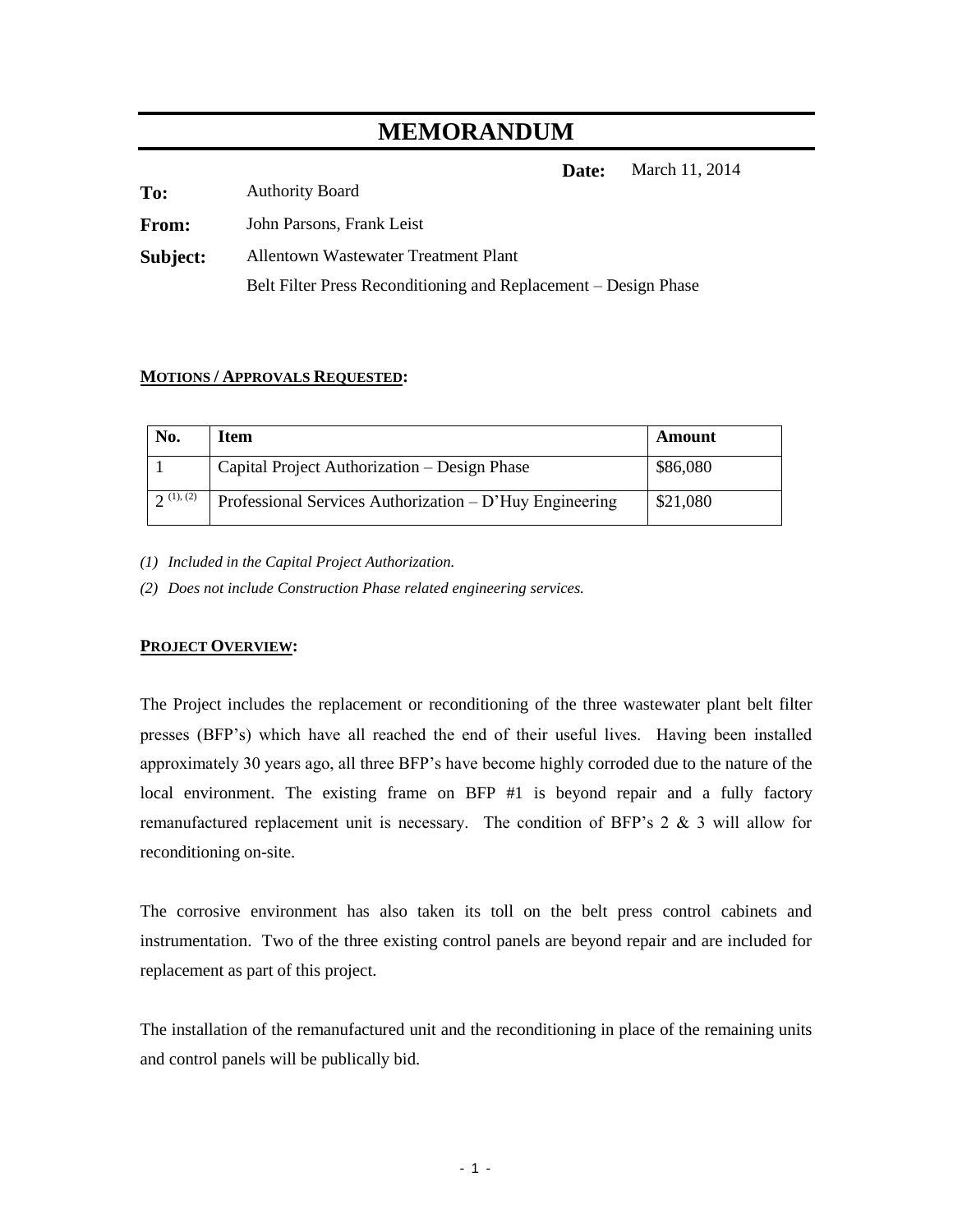The remanufactured BFP  $#1$  unit and all of the components to recondition  $#2/#3$  are only available through Ashbrook Simon-Hartley.

#### **FINANCIAL:**

This Project is identified on Schedule 7 of Concession Lease Agreement as a Required Capital Improvement that will be funded by LCA. With a conceptual estimated cost of  $\sim $1.775$  million, the Project meets the definition of a Major Capital Improvement Project. If approved by the City, the costs can be recaptured outside of the contractual rate caps. In addition, a Labor Stabilization Agreement may be required.

#### **PROJECT STATUS:**

Previously the Board approved the procurement of the factory remanufactured BFP No. #1. Board approval is requested for the Design Phase

#### **THIS APPROVAL –DESIGN PHASE**

This authorization is for the design of all the construction activities that will be required to install the remanufactured unit (BFP  $#1$ ), and also for the in-place retrofits (BFP  $#2$  and  $#3$ ) A remanufactured unit purchased from Ashbrook will have exactly the same footprint as the current unit that is to be removed. Two new chutes are being included in the proposed construction and some small-scale modifications to the existing catwalks will be required. Electrical specifications for the connections of power to all three belt presses, plus the connection of the new control panels to belt presses #1 and #2 will be included in the design.

#### **CONSULTANT SELECTION PROCESS:**

Four engineering firms, D'Huy, CDM, T&M Associates and GHD were invited to attend a mandatory site visit where they were able to tour the facility, access the conditions and ask questions related to the design work. All four firms have experience in belt press replacement projects at large critical facilities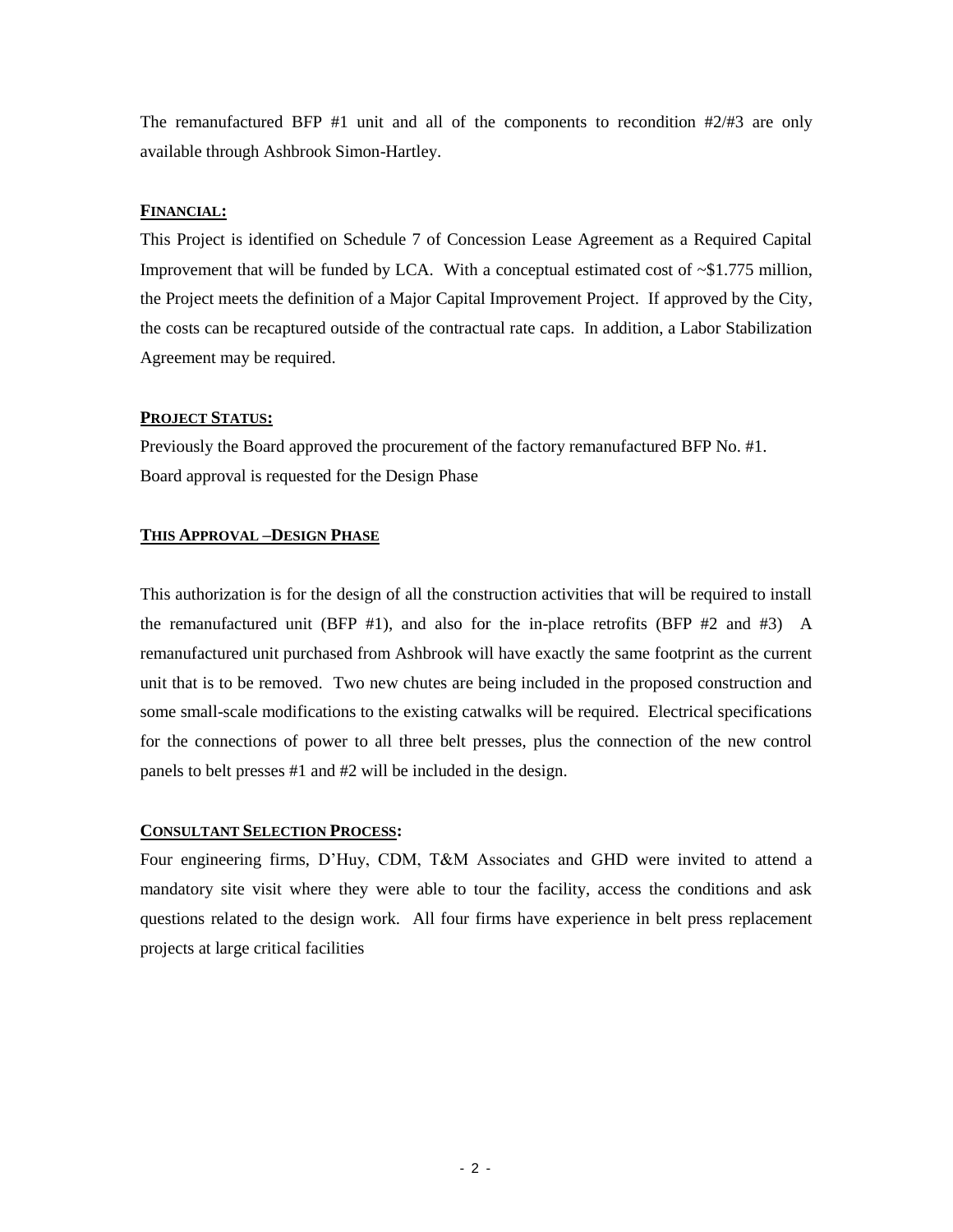Proposals were received from each and the results are summarized below:

| <b>Consultant</b>         | $\operatorname{Cost}^{(1)}$ | <b>Man-hours</b> |
|---------------------------|-----------------------------|------------------|
| $D'$ Huy                  | \$30,200                    | 320              |
| <b>T&amp;M</b> Associates | \$34,150                    | 350              |
| <b>GHD</b>                | \$64,126                    | 516              |
| <b>CDM</b>                | \$149,682                   | 1108             |

*(1) Total Proposal Cost*

Based upon our review of all aspects of proposals submitted by the four firms, we recommend award of the Design Phase services to D'Huy Engineering, Inc. Their proposal is on scope and represents what we believe is the best overall value for the Authority. D'Huy Engineering will perform the services outlined in their proposal dated March 11, 2014*.*

#### *D'HUY ENGINEERING* **-COMPANY INFORMATION**

#### D'HUY ENGINEERING INFORMATION

D'Huy Engineering typically works on structural projects throughout the Lehigh Valley, eastern Pennsylvania and nationally. Two D'Huy Engineering employees have direct experience with the existing belt presses at the Allentown Wastewater Plant. Jamie Lynch, PE, was part of a consulting team that designed the installation of belt press #3. Joe Slivka was the Residuals Supervisor for a number of years while employed by the City of Allentown and he dealt with the belt presses on a daily basis. D'Huy staff has intimate knowledge of the Allentown dewatering facility. Currently, D'Huy Engineering also working as the consultant for the City Division water plant roof modification project and the roof replacement at the LCA Suburban Division WWTP.

**PROJECT SCHEDULE:** Presently, the design phase of this project is anticipated to be awarded in the first quarter 2014, and both rebuilds and the replacement are to be completed by the end of 2014.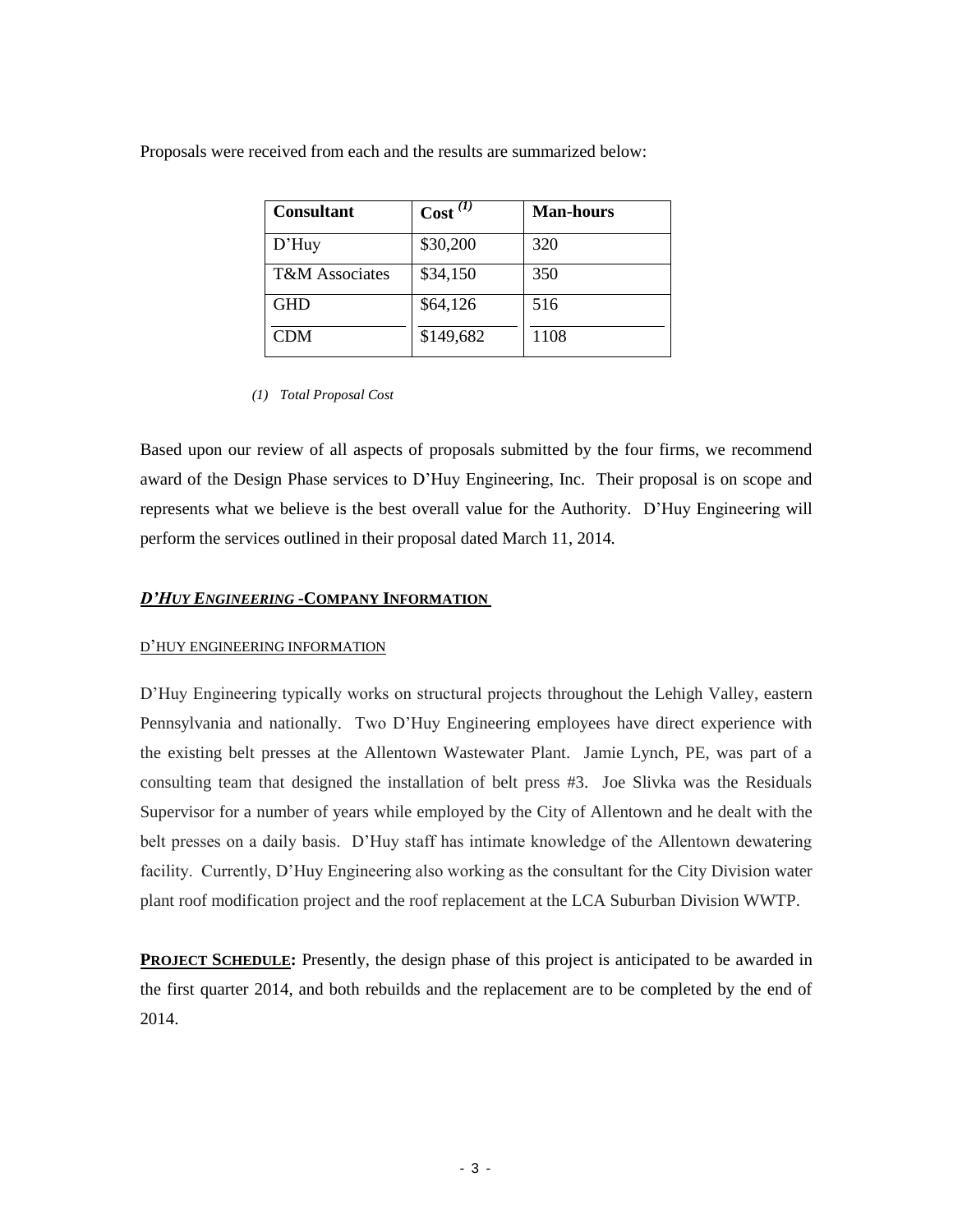# **FUTURE AUTHORIZATIONS-**

- 1. Equipment Procurement OEM Parts for rebuild materials for belt presses #2 and #3
- 2. Construction Phase.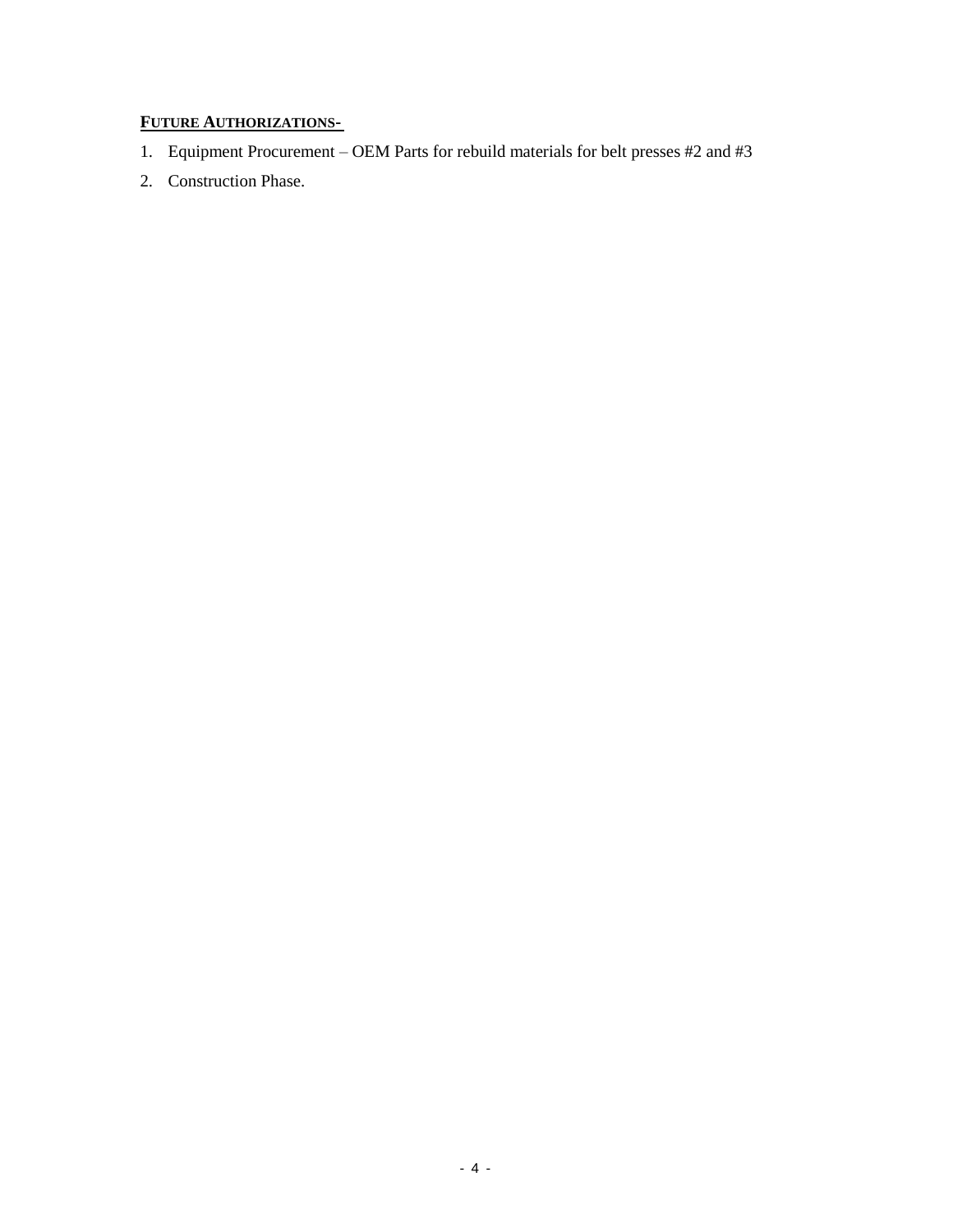# **CAPITAL PROJECT AUTHORIZATION**

| <b>PROJECT NO.:</b>   | $AD-S-14-1$                                                                              | <b>BUDGET FUND:</b> |    | Allentown Div\Wastewater\Capital         |
|-----------------------|------------------------------------------------------------------------------------------|---------------------|----|------------------------------------------|
| <b>PROJECT TITLE:</b> | <b>Allentown Wastewater Treatment Plant</b><br>Belt Filter Press Upgrades - Design Phase |                     |    | <b>PROJECT TYPE:</b>                     |
|                       |                                                                                          |                     | IX | Construction<br><b>Engineering Study</b> |
| THIS AUTHORIZATION:   | \$86,080                                                                                 |                     |    | <b>Equipment Purchase</b>                |
| TO DATE (W/ ABOVE)    | \$526,860                                                                                |                     | IX | <b>Amendment No. 1</b>                   |

#### **DESCRIPTION AND BENEFITS:**

The Project includes the replacement or reconditioning of the three wastewater plant belt filter presses (BFP's) which have all reached the end of their useful lives. Having been installed approximately 30 years ago, all three BFP's have become highly corroded due to the nature of the local environment. The existing frame on BFP #1 is beyond repair and a fully factory remanufactured replacement unit is necessary. The condition of BFP's 2 & 3 will allow for reconditioning on-site.

The corrosive environment has also taken its toll on the belt press control cabinets and instrumentation. Two of the three existing control panels are beyond repair and are included for replacement as part of this project.

The installation of the remanufactured unit and the reconditioning in place of the remaining units and control panels will be publically bid.

The remanufactured BFP #1 unit and all of the components to recondition #2/#3 are only available through Ashbrook Simon-Hartley.

## **Authorization Status:**

| <b>Previous Authorizations</b> |           |
|--------------------------------|-----------|
| BFP #1 Procurement             | \$440,780 |

| <b>Requested This Authorization</b> |          |
|-------------------------------------|----------|
| <b>Design Phase</b>                 |          |
| <b>Staff</b>                        | \$40,000 |
| <b>Engineering Consultant</b>       | 21,080   |
| <b>Miscellaneous</b>                | 5,000    |
| Contingency                         | 20,000   |
| <b>Total This Authorization</b>     | \$86,080 |

| <b>Future Authorizations</b>                       |             |
|----------------------------------------------------|-------------|
| OEM Parts for BFP #'s 2 & 3 and Construction Phase | \$1,248,140 |
| Total Estimated Project                            | \$1,775,000 |

**REVIEW AND APPROVALS:**

| Project Manager                    | Date | <b>Chief Executive Officer</b> | Date |
|------------------------------------|------|--------------------------------|------|
| <b>Chief Capital Works Officer</b> | Date | Chairman                       | Date |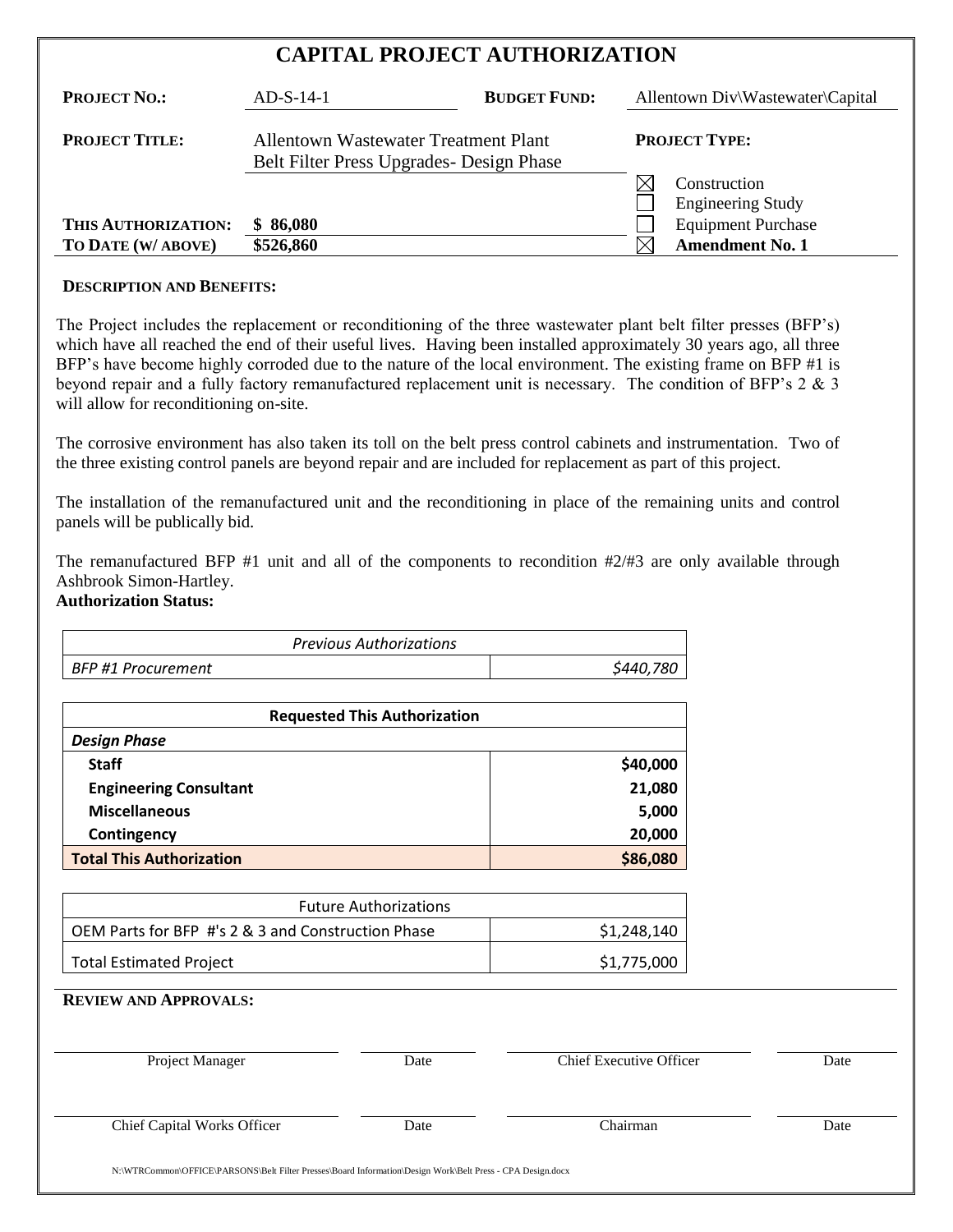

 **(610)398-2503 \* FAX (610)398-8413 \* Email: service@lehighcountyauthority.org**

## **PROFESSIONAL SERVICES AUTHORIZATION**

**Professional:** D'HUY ENGINEERING, INC. **Date:** March 11, 2014 Bethlehem, PA 18018 **Approvals**

One East Broad Street, Suite 310 **Requested By:** John Parsons

**Department Head: Chief Executive Officer:**

#### **Allentown Wastewater Treatment Plant, Belt Filter Press Upgrades- Design Phase**

D'Huy Engineering, Inc. will perform the design and bid related services for the design of the installation of the a refurbished belt filter press and two (2) on site belt press rehabilitations for the Allentown Wastewater Treatment Plant of the Allentown Division.

| <b>Professional Services</b> <sup>(1)</sup>                        |  |  |
|--------------------------------------------------------------------|--|--|
| 1. Determine construction criteria for press #1 replacement        |  |  |
| 2. Determine construction criteria for press $\#2/\#3$ remediation |  |  |
| 3. Prepare Final Design Plans                                      |  |  |
| 4. Prepare Construction Bid Documents                              |  |  |
| 5. Provide Bidding Services                                        |  |  |

*(1) For Design Phase Only.* 

Please reference the cover Memo for additional information.

#### **Design Phase:**

**Cost Estimate (not to be exceeded without further authorization):** *\$21,080*

**Time Table and Completion Deadline:** As required to meet various critical deadlines as set forth in the proposal.

| <b>Authorization Completion:</b> | (For Authority Use Only) |       |
|----------------------------------|--------------------------|-------|
| Approval:                        | <b>Actual Cost:</b>      | Date: |